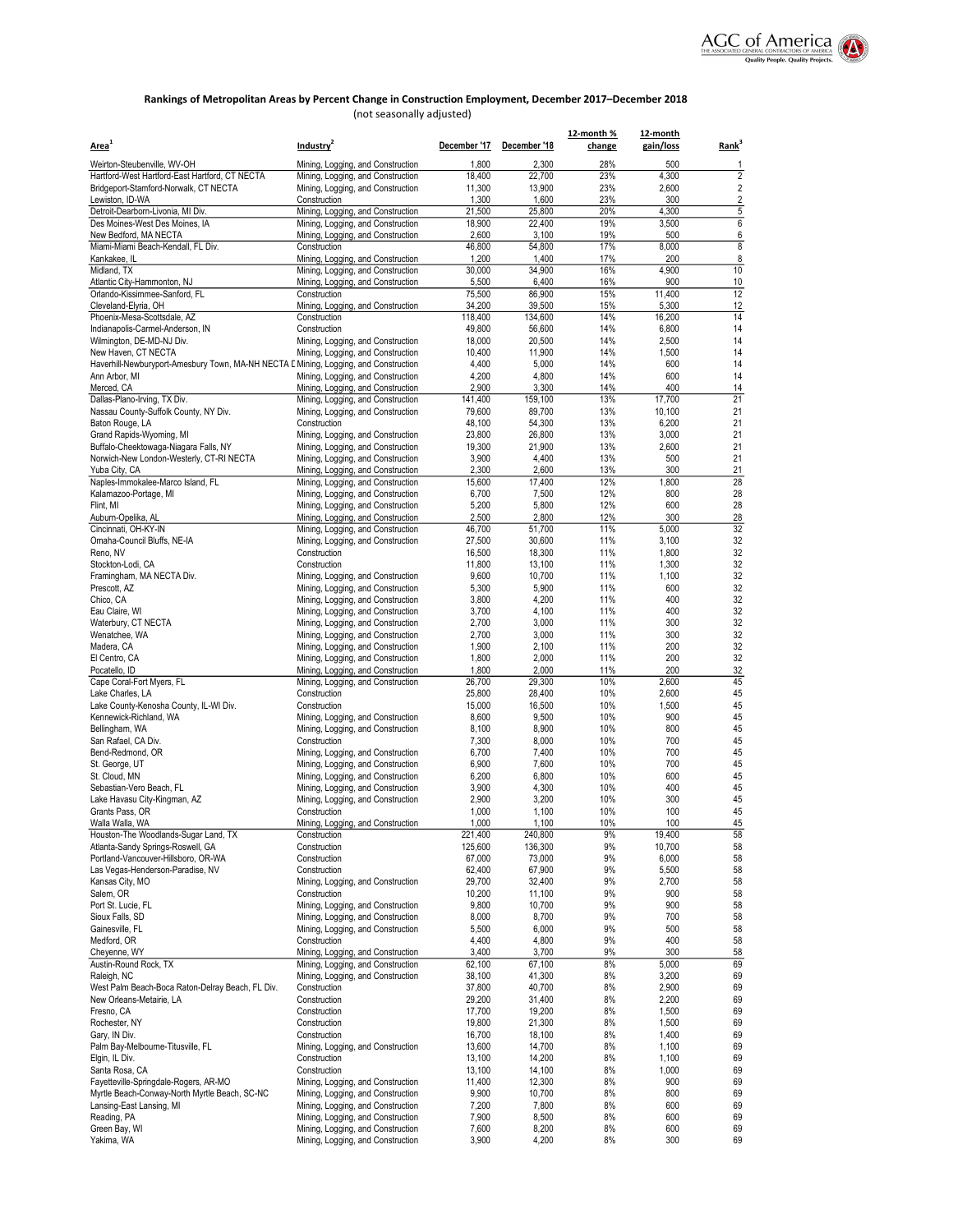| Area <sup>+</sup>                                                                                     | Industry <sup>2</sup>                                                  |                  | December '17 December '18 | 12-month %<br>change | 12-month<br>gain/loss | Rank <sup>3</sup> |
|-------------------------------------------------------------------------------------------------------|------------------------------------------------------------------------|------------------|---------------------------|----------------------|-----------------------|-------------------|
| Hickory-Lenoir-Morganton, NC                                                                          | Mining, Logging, and Construction                                      | 4,000            | 4,300                     | 8%                   | 300                   | 69                |
| Flagstaff, AZ                                                                                         | Mining, Logging, and Construction                                      | 2,400            | 2,600                     | 8%                   | 200                   | 69                |
| Rocky Mount, NC                                                                                       | Mining, Logging, and Construction                                      | 2,400            | 2,600                     | 8%                   | 200                   | 69                |
| Mansfield, OH                                                                                         | Mining, Logging, and Construction                                      | 2,400            | 2,600                     | 8%                   | 200                   | 69                |
| Wausau, WI<br>Portsmouth, NH-ME NECTA                                                                 | Mining, Logging, and Construction<br>Mining, Logging, and Construction | 2,400<br>2,600   | 2,600<br>2,800            | 8%<br>8%             | 200<br>200            | 69<br>69          |
| Boston-Cambridge-Newton, MA NECTA Div.                                                                | Mining, Logging, and Construction                                      | 68,800           | 73,700                    | 7%                   | 4,900                 | 91                |
| Montgomery County-Bucks County-Chester County, PA D Mining, Logging, and Construction                 |                                                                        | 50,200           | 53,700                    | 7%                   | 3,500                 | 91                |
| Jacksonville, FL                                                                                      | Construction                                                           | 44,600           | 47,500                    | 7%                   | 2,900                 | 91                |
| North Port-Sarasota-Bradenton, FL                                                                     | Mining, Logging, and Construction                                      | 23,900           | 25,600                    | 7%                   | 1,700                 | 91                |
| Colorado Springs, CO<br>Greeley, CO                                                                   | Mining, Logging, and Construction<br>Mining, Logging, and Construction | 17,400<br>18,300 | 18,600<br>19,500          | 7%<br>7%             | 1,200<br>1,200        | 91<br>91          |
| Deltona-Daytona Beach-Ormond Beach, FL                                                                | Mining, Logging, and Construction                                      | 13.700           | 14,700                    | 7%                   | 1,000                 | 91                |
| Greensboro-High Point, NC                                                                             | Mining, Logging, and Construction                                      | 14,900           | 15,900                    | 7%                   | 1,000                 | 91                |
| Pensacola-Ferry Pass-Brent, FL                                                                        | Mining, Logging, and Construction                                      | 12,000           | 12,800                    | 7%                   | 800                   | 91                |
| Delaware County, PA                                                                                   | Mining, Logging, and Construction                                      | 11,900           | 12,700                    | 7%                   | 800                   | 91                |
| Wilmington, NC<br>Eugene, OR                                                                          | Mining, Logging, and Construction<br>Construction                      | 7,100<br>6,700   | 7,600<br>7,200            | 7%<br>7%             | 500<br>500            | 91<br>91          |
| Amarillo, TX                                                                                          | Mining, Logging, and Construction                                      | 7,200            | 7,700                     | 7%                   | 500                   | 91                |
| College Station-Bryan, TX                                                                             | Mining, Logging, and Construction                                      | 7,300            | 7,800                     | 7%                   | 500                   | 91                |
| Boulder, CO                                                                                           | Mining, Logging, and Construction                                      | 5,800            | 6,200                     | 7%                   | 400                   | 91                |
| Napa, CA                                                                                              | Mining, Logging, and Construction                                      | 4,200            | 4,500                     | 7%                   | 300                   | 91                |
| Mount Vernon-Anacortes, WA                                                                            | Mining, Logging, and Construction                                      | 4,200            | 4,500<br>3,200            | 7%<br>7%             | 300<br>200            | 91<br>91          |
| Kingston, NY<br>Albany, OR                                                                            | Mining, Logging, and Construction<br>Construction                      | 3,000<br>2,800   | 3,000                     | 7%                   | 200                   | 91                |
| Fond du Lac, WI                                                                                       | Mining, Logging, and Construction                                      | 2,900            | 3,100                     | 7%                   | 200                   | 91                |
| Racine, WI                                                                                            | Mining, Logging, and Construction                                      | 2,700            | 2,900                     | 7%                   | 200                   | 91                |
| Corvallis, OR                                                                                         | Mining, Logging, and Construction                                      | 1,400            | 1,500                     | 7%                   | 100                   | 91                |
| Fort Worth-Arlington, TX Div.                                                                         | Mining, Logging, and Construction                                      | 70,500           | 75.000                    | 6%                   | 4,500                 | 113               |
| Silver Spring-Frederick-Rockville, MD Div.<br>Oklahoma City, OK                                       | Mining, Logging, and Construction<br>Construction                      | 35,400<br>29,700 | 37,400<br>31,400          | 6%<br>6%             | 2,000<br>1,700        | 113<br>113        |
| Milwaukee-Waukesha-West Allis, WI                                                                     | Construction                                                           | 28,700           | 30.300                    | 6%                   | 1,600                 | 113               |
| Corpus Christi, TX                                                                                    | Mining, Logging, and Construction                                      | 26,200           | 27,700                    | 6%                   | 1,500                 | 113               |
| Charleston-North Charleston, SC                                                                       | Mining, Logging, and Construction                                      | 20,800           | 22,000                    | 6%                   | 1,200                 | 113               |
| Odessa, TX                                                                                            | Mining, Logging, and Construction                                      | 17,900           | 19,000                    | 6%                   | 1,100                 | 113               |
| Tucson, AZ                                                                                            | Construction<br>Construction                                           | 16,400           | 17,400<br>17,400          | 6%<br>6%             | 1,000                 | 113<br>113        |
| Oxnard-Thousand Oaks-Ventura, CA<br>El Paso, TX                                                       | Mining, Logging, and Construction                                      | 16,400<br>15,500 | 16,500                    | 6%                   | 1,000<br>1,000        | 113               |
| Madison, WI                                                                                           | Mining, Logging, and Construction                                      | 17,300           | 18,300                    | 6%                   | 1,000                 | 113               |
| Wichita, KS                                                                                           | Mining, Logging, and Construction                                      | 16,100           | 17,000                    | 6%                   | 900                   | 113               |
| Lakeland-Winter Haven, FL                                                                             | Mining, Logging, and Construction                                      | 13,800           | 14,600                    | 6%                   | 800                   | 113               |
| Lexington-Fayette, KY                                                                                 | Mining, Logging, and Construction                                      | 13,800           | 14,600                    | 6%                   | 800                   | 113               |
| Fort Collins, CO<br>Harrisburg-Carlisle, PA                                                           | Mining, Logging, and Construction<br>Mining, Logging, and Construction | 11,200<br>11,700 | 11,900<br>12,400          | 6%<br>6%             | 700<br>700            | 113<br>113        |
| York-Hanover, PA                                                                                      | Mining, Logging, and Construction                                      | 11,200           | 11,900                    | 6%                   | 700                   | 113               |
| Fort Wayne, IN                                                                                        | Mining, Logging, and Construction                                      | 10,700           | 11,300                    | 6%                   | 600                   | 113               |
| Lincoln, NE                                                                                           | Mining, Logging, and Construction                                      | 9,300            | 9,900                     | 6%                   | 600                   | 113               |
| Chattanooga, TN-GA                                                                                    | Mining, Logging, and Construction                                      | 10,400           | 11,000                    | 6%                   | 600                   | 113               |
| Salisbury, MD-DE<br>Ocala, FL                                                                         | Mining, Logging, and Construction<br>Mining, Logging, and Construction | 8,700<br>7,000   | 9,200<br>7,400            | 6%<br>6%             | 500<br>400            | 113<br>113        |
| Barnstable Town, MA NECTA                                                                             | Mining, Logging, and Construction                                      | 6,500            | 6,900                     | 6%                   | 400                   | 113               |
| Killeen-Temple, TX                                                                                    | Mining, Logging, and Construction                                      | 6,800            | 7,200                     | 6%                   | 400                   | 113               |
| Waco, TX                                                                                              | Mining, Logging, and Construction                                      | 7,100            | 7,500                     | 6%                   | 400                   | 113               |
| Oshkosh-Neenah, WI                                                                                    | Mining, Logging, and Construction                                      | 5,100            | 5,400                     | 6%                   | 300                   | 113               |
| Santa Cruz-Watsonville, CA<br>Coeur d'Alene, ID                                                       | Mining, Logging, and Construction<br>Construction                      | 4,700<br>5,200   | 5,000<br>5,500            | 6%<br>6%             | 300<br>300            | 113<br>113        |
| Brockton-Bridgewater-Easton, MA NECTA Div.                                                            | Mining, Logging, and Construction                                      | 5,000            | 5,300                     | 6%                   | 300                   | 113               |
| Nashua, NH-MA NECTA Div.                                                                              | Mining, Logging, and Construction                                      | 5,400            | 5,700                     | 6%                   | 300                   | 113               |
| Taunton-Middleborough-Norton, MA NECTA Div.                                                           | Mining, Logging, and Construction                                      | 3,500            | 3,700                     | 6%                   | 200                   | 113               |
| Florence-Muscle Shoals, AL                                                                            | Mining, Logging, and Construction                                      | 3,200            | 3,400                     | 6%                   | 200                   | 113               |
| Greenville, NC                                                                                        | Mining, Logging, and Construction                                      | 3,100            | 3,300                     | 6%<br>6%             | 200                   | 113<br>113        |
| Logan, UT-ID<br>Columbus, IN                                                                          | Mining, Logging, and Construction<br>Mining, Logging, and Construction | 3,100<br>1,700   | 3,300<br>1,800            | 6%                   | 200<br>100            | 113               |
| Dover-Durham, NH-ME NECTA                                                                             | Mining, Logging, and Construction                                      | 1,700            | 1,800                     | 6%                   | 100                   | 113               |
| Monroe, MI                                                                                            | Mining, Logging, and Construction                                      | 1,800            | 1,900                     | 6%                   | 100                   | 113               |
| Tampa-St. Petersburg-Clearwater, FL                                                                   | Construction                                                           | 72,500           | 76,200                    | 5%                   | 3,700                 | 150               |
| Warren-Troy-Farmington Hills, MI Div.                                                                 | Mining, Logging, and Construction                                      | 49,600           | 52,200                    | 5%                   | 2,600                 | 150               |
| Fort Lauderdale-Pompano Beach-Deerfield Beach, FL Div Construction<br>Providence-Warwick, RI-MA NECTA | Construction                                                           | 48,800<br>23,800 | 51,000<br>25,000          | 5%<br>5%             | 2,200<br>1,200        | 150<br>150        |
| Camden, NJ Div.                                                                                       | Mining, Logging, and Construction                                      | 22,000           | 23,100                    | 5%                   | 1,100                 | 150               |
| Tacoma-Lakewood, WA Div.                                                                              | Construction                                                           | 23,700           | 24,800                    | 5%                   | 1,100                 | 150               |
| Greenville-Anderson-Mauldin, SC                                                                       | Mining, Logging, and Construction                                      | 18,300           | 19,200                    | 5%                   | 900                   | 150               |
| Knoxville, TN                                                                                         | Mining, Logging, and Construction                                      | 19,300           | 20,200                    | 5%                   | 900                   | 150               |
| Dayton, OH<br>Modesto, CA                                                                             | Mining, Logging, and Construction<br>Mining, Logging, and Construction | 12,700<br>9,500  | 13,300<br>10,000          | 5%<br>5%             | 600<br>500            | 150<br>150        |
| Savannah, GA                                                                                          | Mining, Logging, and Construction                                      | 7,300            | 7,700                     | 5%                   | 400                   | 150               |
| Dutchess County-Putnam County, NY Div.                                                                | Mining, Logging, and Construction                                      | 8,000            | 8,400                     | 5%                   | 400                   | 150               |
| Durham-Chapel Hill, NC                                                                                | Mining, Logging, and Construction                                      | 8,100            | 8,500                     | 5%                   | 400                   | 150               |
| Fargo, ND-MN                                                                                          | Mining, Logging, and Construction                                      | 8,100            | 8,500                     | 5%                   | 400                   | 150               |
| Appleton, WI<br>Lubbock, TX                                                                           | Mining, Logging, and Construction<br>Mining, Logging, and Construction | 8,500<br>7,700   | 8,900<br>8,100            | 5%<br>5%             | 400<br>400            | 150<br>150        |
| Santa Maria-Santa Barbara, CA                                                                         | Construction                                                           | 8,800            | 9,200                     | 5%                   | 400                   | 150               |
| Grand Junction, CO                                                                                    | Mining, Logging, and Construction                                      | 6,600            | 6,900                     | 5%                   | 300                   | 150               |
| Visalia-Porterville, CA                                                                               | Mining, Logging, and Construction                                      | 5,700            | 6,000                     | 5%                   | 300                   | 150               |
| Burlington-South Burlington, VT NECTA                                                                 | Mining, Logging, and Construction                                      | 6,000            | 6,300                     | 5%                   | 300                   | 150               |
| San Angelo, TX<br>Jackson, MI                                                                         | Mining, Logging, and Construction<br>Mining, Logging, and Construction | 3,900<br>1,900   | 4,100<br>2,000            | 5%<br>5%             | 200<br>100            | 150<br>150        |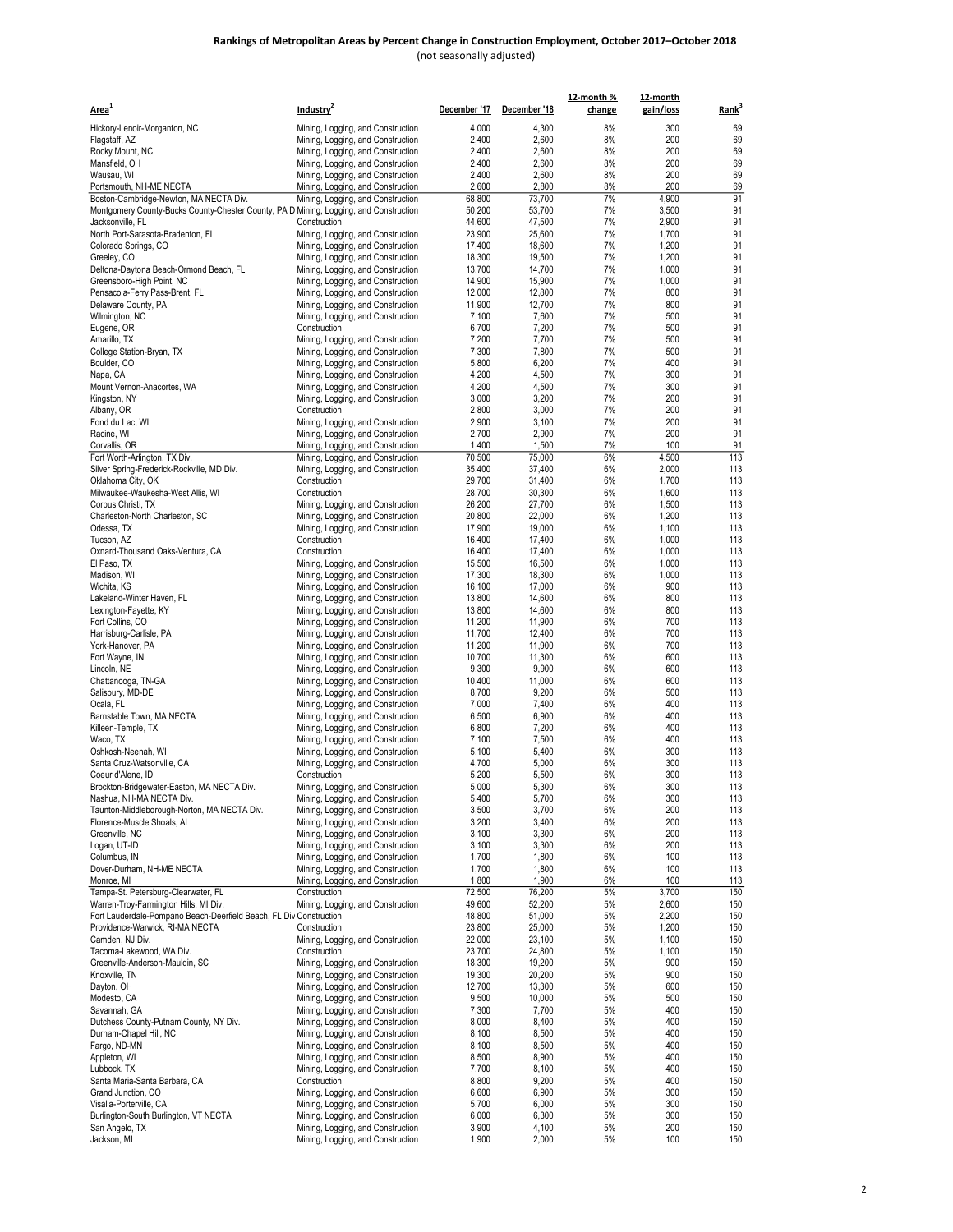| Area <sup>1</sup>                                                                  | Industry <sup>2</sup>                                                  |                  | December '17 December '18 | 12-month %<br>change | 12-month<br>gain/loss | Rank <sup>3</sup> |
|------------------------------------------------------------------------------------|------------------------------------------------------------------------|------------------|---------------------------|----------------------|-----------------------|-------------------|
|                                                                                    |                                                                        |                  |                           |                      |                       |                   |
| Muskegon, MI                                                                       | Mining, Logging, and Construction                                      | 2,100            | 2,200                     | 5%                   | 100                   | 150               |
| Gettysburg, PA                                                                     | Mining, Logging, and Construction                                      | 2,000<br>2,200   | 2,100<br>2,300            | 5%<br>5%             | 100<br>100            | 150<br>150        |
| Leominster-Gardner, MA NECTA<br>Pittsfield, MA NECTA                               | Mining, Logging, and Construction<br>Mining, Logging, and Construction | 2,200            | 2,300                     | 5%                   | 100                   | 150               |
| Chambersburg-Waynesboro, PA                                                        | Mining, Logging, and Construction                                      | 2,200            | 2,300                     | 5%                   | 100                   | 150               |
| Minneapolis-St. Paul-Bloomington, MN-WI                                            | Mining, Logging, and Construction                                      | 76,000           | 79,400                    | 4%                   | 3,400                 | 177               |
| Northern Virginia, VA                                                              | Mining, Logging, and Construction                                      | 77,000           | 80,200                    | 4%                   | 3,200                 | 177               |
| Oakland-Hayward-Berkeley, CA Div.                                                  | Construction                                                           | 73,100           | 76,000                    | 4%                   | 2,900                 | 177               |
| Newark, NJ-PA Div.                                                                 | Mining, Logging, and Construction                                      | 45,000           | 46,600                    | 4%                   | 1,600                 | 177               |
| Albuquerque, NM                                                                    | Mining, Logging, and Construction                                      | 23,500           | 24,500                    | 4%                   | 1,000                 | 177               |
| Boise City, ID<br>Columbia, SC                                                     | Mining, Logging, and Construction                                      | 22,000           | 22.800                    | 4%<br>4%             | 800                   | 177               |
| Beaumont-Port Arthur, TX                                                           | Mining, Logging, and Construction<br>Mining, Logging, and Construction | 18,000<br>19,200 | 18,800<br>20.000          | 4%                   | 800<br>800            | 177<br>177        |
| Albany-Schenectady-Troy, NY                                                        | Mining, Logging, and Construction                                      | 18,900           | 19,600                    | 4%                   | 700                   | 177               |
| Vallejo-Fairfield, CA                                                              | Construction                                                           | 11,500           | 12,000                    | 4%                   | 500                   | 177               |
| Allentown-Bethlehem-Easton, PA-NJ                                                  | Mining, Logging, and Construction                                      | 13,400           | 13,900                    | 4%                   | 500                   | 177               |
| Springfield, MO                                                                    | Mining, Logging, and Construction                                      | 9,000            | 9,400                     | 4%                   | 400                   | 177               |
| Winston-Salem, NC                                                                  | Mining, Logging, and Construction                                      | 10,500           | 10,900                    | 4%                   | 400                   | 177               |
| Scranton--Wilkes-Barre--Hazleton, PA                                               | Mining, Logging, and Construction                                      | 10,700           | 11,100                    | 4%                   | 400                   | 177               |
| Tallahassee, FL                                                                    | Mining, Logging, and Construction                                      | 7,800            | 8,100                     | 4%                   | 300                   | 177               |
| Columbus, GA-AL<br>South Bend-Mishawaka, IN-MI                                     | Mining, Logging, and Construction<br>Mining, Logging, and Construction | 4,600<br>5,600   | 4,800<br>5,800            | 4%<br>4%             | 200<br>200            | 177<br>177        |
| Topeka, KS                                                                         | Mining, Logging, and Construction                                      | 5,300            | 5,500                     | 4%                   | 200                   | 177               |
| Bismarck, ND                                                                       | Mining, Logging, and Construction                                      | 4,500            | 4,700                     | 4%                   | 200                   | 177               |
| Rapid City, SD                                                                     | Mining, Logging, and Construction                                      | 5,000            | 5,200                     | 4%                   | 200                   | 177               |
| Bloomington, IN                                                                    | Mining, Logging, and Construction                                      | 2,600            | 2,700                     | 4%                   | 100                   | 177               |
| Owensboro, KY                                                                      | Mining, Logging, and Construction                                      | 2,800            | 2,900                     | 4%                   | 100                   | 177               |
| Lewiston-Auburn, ME NECTA                                                          | Mining, Logging, and Construction                                      | 2,500            | 2,600                     | 4%                   | 100                   | 177               |
| Glens Falls, NY                                                                    | Mining, Logging, and Construction                                      | 2,800            | 2,900                     | 4%                   | 100                   | 177               |
| Sheboygan, WI<br>Burlington, NC                                                    | Mining, Logging, and Construction                                      | 2,300<br>2,700   | 2,400<br>2,800            | 4%<br>4%             | 100<br>100            | 177<br>177        |
| Grand Forks, ND-MN                                                                 | Mining, Logging, and Construction<br>Mining, Logging, and Construction | 2,700            | 2,800                     | 4%                   | 100                   | 177               |
| Jackson, TN                                                                        | Mining, Logging, and Construction                                      | 2,700            | 2,800                     | 4%                   | 100                   | 177               |
| Seattle-Bellevue-Everett, WA Div.                                                  | Construction                                                           | 101.300          | 104,500                   | 3%                   | 3,200                 | 205               |
| Pittsburgh, PA                                                                     | Construction                                                           | 59,800           | 61,600                    | 3%                   | 1,800                 | 205               |
| Salt Lake City, UT                                                                 | Mining, Logging, and Construction                                      | 42,400           | 43,700                    | 3%                   | 1,300                 | 205               |
| Calvert-Charles-Prince George's, MD                                                | Mining, Logging, and Construction                                      | 35,200           | 36,200                    | 3%                   | 1,000                 | 205               |
| Memphis, TN-MS-AR                                                                  | Mining, Logging, and Construction                                      | 22,700           | 23,300                    | 3%                   | 600                   | 205               |
| Washington, DC<br>Mobile, AL                                                       | Mining, Logging, and Construction<br>Mining, Logging, and Construction | 15,500<br>11,600 | 16,000<br>12,000          | 3%<br>3%             | 500<br>400            | 205<br>205        |
| Worcester, MA-CT NECTA                                                             | Mining, Logging, and Construction                                      | 11,500           | 11,900                    | 3%                   | 400                   | 205               |
| Syracuse, NY                                                                       | Mining, Logging, and Construction                                      | 11,900           | 12,300                    | 3%                   | 400                   | 205               |
| Davenport-Moline-Rock Island, IA-IL                                                | Mining, Logging, and Construction                                      | 9,500            | 9,800                     | 3%                   | 300                   | 205               |
| Canton-Massillon, OH                                                               | Mining, Logging, and Construction                                      | 8,700            | 9,000                     | 3%                   | 300                   | 205               |
| Lowell-Billerica-Chelmsford, MA-NH NECTA Div.                                      | Mining, Logging, and Construction                                      | 9,400            | 9,700                     | 3%                   | 300                   | 205               |
| Asheville, NC                                                                      | Mining, Logging, and Construction                                      | 8,900            | 9,200                     | 3%                   | 300                   | 205               |
| Youngstown-Warren-Boardman, OH-PA<br>San Luis Obispo-Paso Robles-Arroyo Grande, CA | Mining, Logging, and Construction<br>Mining, Logging, and Construction | 8,800<br>7,700   | 9,100<br>7,900            | 3%<br>3%             | 300<br>200            | 205<br>205        |
| Crestview-Fort Walton Beach-Destin, FL                                             | Mining, Logging, and Construction                                      | 7,000            | 7,200                     | 3%                   | 200                   | 205               |
| Tyler, TX                                                                          | Mining, Logging, and Construction                                      | 6,200            | 6,400                     | 3%                   | 200                   | 205               |
| Olympia-Tumwater, WA                                                               | Mining, Logging, and Construction                                      | 6,000            | 6,200                     | 3%                   | 200                   | 205               |
| Pueblo, CO                                                                         | Mining, Logging, and Construction                                      | 3,400            | 3,500                     | 3%                   | 100                   | 205               |
| Idaho Falls, ID                                                                    | Mining, Logging, and Construction                                      | 3,800            | 3,900                     | 3%                   | 100                   | 205               |
| Decatur, IL                                                                        | Mining, Logging, and Construction                                      | 3,000            | 3,100                     | 3%                   | 100                   | 205               |
| Elkhart-Goshen, IN<br>Lafayette-West Lafayette, IN                                 | Mining, Logging, and Construction<br>Mining, Logging, and Construction | 3,500<br>3,500   | 3,600<br>3,600            | 3%<br>3%             | 100<br>100            | 205<br>205        |
| Terre Haute, IN                                                                    | Mining, Logging, and Construction                                      | 3,900            | 4,000                     | 3%                   | 100                   | 205               |
| Saginaw, MI                                                                        | Mining, Logging, and Construction                                      | 2,900            | 3,000                     | 3%                   | 100                   | 205               |
| Vineland-Bridgeton, NJ                                                             | Mining, Logging, and Construction                                      | 2,900            | 3,000                     | 3%                   | 100                   | 205               |
| Utica-Rome, NY                                                                     | Mining, Logging, and Construction                                      | 3,100            | 3,200                     | 3%                   | 100                   | 205               |
| Altoona, PA                                                                        | Mining, Logging, and Construction                                      | 2,900            | 3,000                     | 3%                   | 100                   | 205               |
| Clarksville, TN-KY                                                                 | Mining, Logging, and Construction                                      | 3,100            | 3,200                     | 3%                   | 100                   | 205               |
| Sherman-Denison, TX<br>Texarkana, TX-AR                                            | Mining, Logging, and Construction                                      | 3,100            | 3,200                     | 3%                   | 100                   | 205               |
| Janesville-Beloit, WI                                                              | Mining, Logging, and Construction<br>Mining, Logging, and Construction | 2,900<br>3,000   | 3,000<br>3,100            | 3%<br>3%             | 100<br>100            | 205<br>205        |
| Redding, CA                                                                        | Mining, Logging, and Construction                                      | 3,200            | 3,300                     | 3%                   | 100                   | 205               |
| Longview, WA                                                                       | Mining, Logging, and Construction                                      | 3,200            | 3,300                     | 3%                   | 100                   | 205               |
| New York City, NY                                                                  | Mining, Logging, and Construction                                      | 155,700          | 158,600                   | 2%                   | 2,900                 | 239               |
| Denver-Aurora-Lakewood, CO                                                         | Mining, Logging, and Construction                                      | 105,100          | 107,300                   | 2%                   | 2,200                 | 239               |
| Charlotte-Concord-Gastonia, NC-SC                                                  | Mining, Logging, and Construction                                      | 62,900           | 63,900                    | 2%                   | 1,000                 | 239               |
| San Francisco-Redwood City-South San Francisco, CA Di Construction                 |                                                                        | 39,100           | 39,900                    | 2%                   | 800                   | 239               |
| Tulsa, OK                                                                          | Construction                                                           | 23,900<br>17,400 | 24,400<br>17,800          | 2%<br>2%             | 500                   | 239<br>239        |
| Lancaster, PA<br>Birmingham-Hoover, AL                                             | Mining, Logging, and Construction<br>Construction                      | 26,000           | 26,400                    | 2%                   | 400<br>400            | 239               |
| Toledo, OH                                                                         | Mining, Logging, and Construction                                      | 13,600           | 13,900                    | 2%                   | 300                   | 239               |
| Lafayette, LA                                                                      | Construction                                                           | 9,600            | 9,800                     | 2%                   | 200                   | 239               |
| Duluth, MN-WI                                                                      | Mining, Logging, and Construction                                      | 8,900            | 9,100                     | 2%                   | 200                   | 239               |
| Rockford, IL                                                                       | Mining, Logging, and Construction                                      | 4,800            | 4,900                     | 2%                   | 100                   | 239               |
| Trenton, NJ                                                                        | Mining, Logging, and Construction                                      | 5,300            | 5,400                     | 2%                   | 100                   | 239               |
| Erie, PA<br>Montgomery, AL                                                         | Mining, Logging, and Construction<br>Mining, Logging, and Construction | 4,100<br>6,200   | 4,200<br>6,300            | 2%<br>2%             | 100<br>100            | 239<br>239        |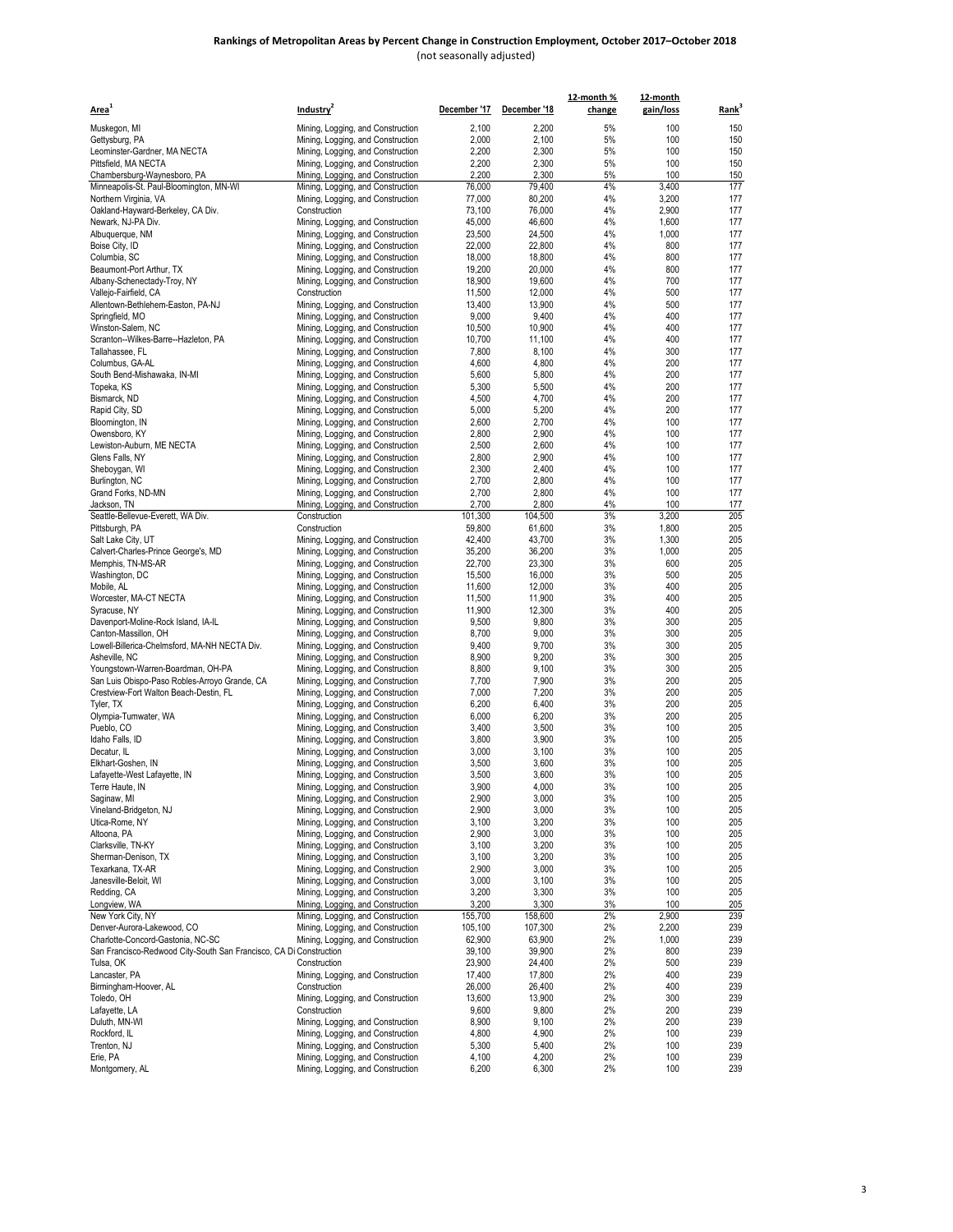| <u>Area<sup>1</sup></u>                                                           | Industry <sup>2</sup>                                                  | December '17     | December '18     | 12-month %<br>change | 12-month<br>gain/loss | Rank <sup>3</sup> |
|-----------------------------------------------------------------------------------|------------------------------------------------------------------------|------------------|------------------|----------------------|-----------------------|-------------------|
| Panama City, FL                                                                   | Mining, Logging, and Construction                                      | 5,400            | 5,500            | 2%                   | 100                   | 239               |
| Punta Gorda, FL                                                                   | Mining, Logging, and Construction                                      | 4,000            | 4,100            | 2%                   | 100                   | 239               |
| Charlottesville, VA                                                               | Mining, Logging, and Construction                                      | 5,900            | 6,000            | 2%                   | 100                   | 239               |
| Bremerton-Silverdale, WA                                                          | Mining, Logging, and Construction                                      | 4,700            | 4,800            | 2%                   | 100                   | 239               |
| Los Angeles-Long Beach-Glendale, CA Div.                                          | Construction                                                           | 138,300          | 139,700          | 1%                   | 1,400                 | 257               |
| Bergen-Hudson-Passaic, NJ                                                         | Mining, Logging, and Construction                                      | 31,500<br>41,500 | 31,900<br>41,900 | 1%<br>1%             | 400<br>400            | 257<br>257        |
| Orange-Rockland-Westchester, NY<br>Columbus, OH                                   | Mining, Logging, and Construction<br>Mining, Logging, and Construction | 38,600           | 39,000           | 1%                   | 400                   | 257               |
| Louisville/Jefferson County, KY-IN                                                | Mining, Logging, and Construction                                      | 28,500           | 28,800           | 1%                   | 300                   | 257               |
| Virginia Beach-Norfolk-Newport News, VA-NC                                        | Mining, Logging, and Construction                                      | 37,800           | 38,000           | 1%                   | 200                   | 257               |
| Akron, OH                                                                         | Mining, Logging, and Construction                                      | 14,000           | 14,200           | 1%                   | 200                   | 257               |
| Philadelphia City, PA                                                             | Mining, Logging, and Construction                                      | 11,700           | 11,800           | 1%                   | 100                   | 257               |
| Cedar Rapids, IA                                                                  | Mining, Logging, and Construction                                      | 7,800            | 7,900            | 1%                   | 100                   | 257               |
| Spartanburg, SC<br>Anchorage, AK                                                  | Mining, Logging, and Construction<br>Construction                      | 7,600<br>8,500   | 7,700<br>8,600   | 1%<br>1%             | 100<br>100            | 257<br>257        |
| Roanoke, VA                                                                       | Mining, Logging, and Construction                                      | 8,500            | 8,600            | 1%                   | 100                   | 257               |
| Huntington-Ashland, WV-KY-OH                                                      | Mining, Logging, and Construction                                      | 7,700            | 7,800            | 1%                   | 100                   | 257               |
| Nashville-Davidson--Murfreesboro--Franklin, TN                                    | Mining, Logging, and Construction                                      | 41,700           | 41,900           | 1%                   | 200                   | 270               |
| Kansas City, KS                                                                   | Mining, Logging, and Construction                                      | 21,100           | 21,200           | 1%                   | 100                   | 270               |
| San Antonio-New Braunfels, TX                                                     | Construction                                                           | 55,000           | 55,100           | 0.2%                 | 100                   | 272               |
| Chicago-Naperville-Arlington Heights, IL Div.<br>Anniston-Oxford-Jacksonville, AL | Construction<br>Mining, Logging, and Construction                      | 126,600<br>1,000 | 126,700<br>1,000 | 0.1%<br>0%           | 100<br>0              | 273<br>274        |
| Decatur, AL                                                                       | Mining, Logging, and Construction                                      | 3,500            | 3,500            | 0%                   | 0                     | 274               |
| Gadsden, AL                                                                       | Mining, Logging, and Construction                                      | 1,200            | 1,200            | 0%                   | 0                     | 274               |
| Huntsville, AL                                                                    | Mining, Logging, and Construction                                      | 8,700            | 8,700            | 0%                   | 0                     | 274               |
| Tuscaloosa, AL                                                                    | Mining, Logging, and Construction                                      | 6,100            | 6,100            | 0%                   | 0                     | 274               |
| Fairbanks, AK                                                                     | Construction                                                           | 2,200            | 2,200            | 0%                   | 0                     | 274               |
| Sierra Vista-Douglas, AZ                                                          | Mining, Logging, and Construction                                      | 1,500            | 1,500            | 0%                   | 0                     | 274               |
| Yuma, AZ<br>Fort Smith, AR-OK                                                     | Mining, Logging, and Construction<br>Mining, Logging, and Construction | 2,500<br>5,300   | 2,500<br>5,300   | 0%<br>0%             | 0<br>0                | 274<br>274        |
| Hanford-Corcoran, CA                                                              | Mining, Logging, and Construction                                      | 900              | 900              | 0%                   | 0                     | 274               |
| Dover, DE                                                                         | Mining, Logging, and Construction                                      | 2,600            | 2,600            | 0%                   | 0                     | 274               |
| Augusta-Richmond County, GA-SC                                                    | Mining, Logging, and Construction                                      | 12,200           | 12,200           | 0%                   | 0                     | 274               |
| Kahului-Wailuku-Lahaina, HI                                                       | Mining, Logging, and Construction                                      | 4,200            | 4,200            | 0%                   | 0                     | 274               |
| Champaign-Urbana, IL                                                              | Mining, Logging, and Construction                                      | 3,300            | 3,300            | 0%                   | 0                     | 274               |
| Danville, IL                                                                      | Mining, Logging, and Construction                                      | 700<br>11,000    | 700<br>11,000    | 0%<br>0%             | 0<br>0                | 274<br>274        |
| Evansville, IN-KY<br>Kokomo, IN                                                   | Mining, Logging, and Construction<br>Mining, Logging, and Construction | 1,100            | 1,100            | 0%                   | 0                     | 274               |
| Michigan City-La Porte, IN                                                        | Mining, Logging, and Construction                                      | 2,000            | 2,000            | 0%                   | 0                     | 274               |
| Muncie, IN                                                                        | Mining, Logging, and Construction                                      | 1,500            | 1,500            | 0%                   | 0                     | 274               |
| Bowling Green, KY                                                                 | Mining, Logging, and Construction                                      | 3,300            | 3,300            | 0%                   | 0                     | 274               |
| Elizabethtown-Fort Knox, KY                                                       | Mining, Logging, and Construction                                      | 1,900            | 1,900            | 0%                   | 0                     | 274               |
| Bangor, ME NECTA                                                                  | Construction                                                           | 3,100            | 3,100            | 0%                   | 0                     | 274               |
| Hagerstown-Martinsburg, MD-WV                                                     | Mining, Logging, and Construction                                      | 4,100            | 4,100            | 0%<br>0%             | 0<br>0                | 274<br>274        |
| Lynn-Saugus-Marblehead, MA NECTA Div.<br>Peabody-Salem-Beverly, MA NECTA Div.     | Mining, Logging, and Construction<br>Mining, Logging, and Construction | 1,600<br>3,300   | 1,600<br>3,300   | 0%                   | 0                     | 274               |
| Springfield, MA-CT NECTA                                                          | Mining, Logging, and Construction                                      | 11,400           | 11,400           | 0%                   | 0                     | 274               |
| Battle Creek, MI                                                                  | Mining, Logging, and Construction                                      | 1,500            | 1,500            | 0%                   | 0                     | 274               |
| Bay City, MI                                                                      | Mining, Logging, and Construction                                      | 1,100            | 1,100            | 0%                   | 0                     | 274               |
| Niles-Benton Harbor, MI                                                           | Mining, Logging, and Construction                                      | 1,800            | 1,800            | 0%                   | 0                     | 274               |
| Rochester, MN                                                                     | Mining, Logging, and Construction                                      | 4,400            | 4,400            | 0%                   | 0                     | 274               |
| Manchester, NH NECTA<br>Las Cruces, NM                                            | Mining, Logging, and Construction<br>Mining, Logging, and Construction | 5,300<br>3,600   | 5,300<br>3,600   | 0%<br>0%             | 0<br>0                | 274<br>274        |
| Santa Fe, NM                                                                      | Mining, Logging, and Construction                                      | 2,900            | 2,900            | 0%                   | 0                     | 274               |
| Binghamton, NY                                                                    | Mining, Logging, and Construction                                      | 4,200            | 4,200            | 0%                   | 0                     | 274               |
| Ithaca, NY                                                                        | Mining, Logging, and Construction                                      | 1,200            | 1,200            | 0%                   | 0                     | 274               |
| Watertown-Fort Drum, NY                                                           | Mining, Logging, and Construction                                      | 1,600            | 1,600            | $0\%$                | 0                     | 274               |
| Fayetteville, NC                                                                  | Mining, Logging, and Construction                                      | 4,800            | 4,800            | 0%                   | 0                     | 274               |
| Lima, OH                                                                          | Mining, Logging, and Construction                                      | 2,000            | 2,000            | 0%                   | 0                     | 274               |
| Springfield, OH<br>Lawton, OK                                                     | Mining, Logging, and Construction<br>Mining, Logging, and Construction | 1,100<br>1,800   | 1,100<br>1,800   | 0%<br>0%             | 0<br>0                | 274<br>274        |
| Bloomsburg-Berwick, PA                                                            | Mining, Logging, and Construction                                      | 1,000            | 1,000            | 0%                   | 0                     | 274               |
| East Stroudsburg, PA                                                              | Mining, Logging, and Construction                                      | 1,900            | 1,900            | 0%                   | 0                     | 274               |
| Johnstown, PA                                                                     | Mining, Logging, and Construction                                      | 1,900            | 1,900            | 0%                   | 0                     | 274               |
| Cleveland, TN                                                                     | Mining, Logging, and Construction                                      | 1,900            | 1,900            | 0%                   | 0                     | 274               |
| Johnson City, TN                                                                  | Mining, Logging, and Construction                                      | 2,300            | 2,300            | 0%                   | 0                     | 274               |
| Morristown, TN                                                                    | Mining, Logging, and Construction                                      | 2,000            | 2,000<br>5,900   | 0%<br>0%             | 0<br>0                | 274<br>274        |
| Lynchburg, VA<br>La Crosse-Onalaska, WI-MN                                        | Mining, Logging, and Construction<br>Mining, Logging, and Construction | 5,900<br>2,800   | 2,800            | 0%                   | 0                     | 274               |
| Sacramento--Roseville--Arden-Arcade, CA                                           | Construction                                                           | 60,500           | 60,400           | $-0.2%$              | $-100$                | 322               |
| Baltimore-Columbia-Towson, MD                                                     | Mining, Logging, and Construction                                      | 78,000           | 77,800           | -0.3%                | -200                  | 323               |
| Provo-Orem, UT                                                                    | Mining, Logging, and Construction                                      | 25,000           | 24,900           | $-0.4%$              | $-100$                | 324               |
| Peoria, IL                                                                        | Mining, Logging, and Construction                                      | 7,100            | 7,000            | $-1%$                | $-100$                | 325               |
| Ogden-Clearfield, UT                                                              | Mining, Logging, and Construction                                      | 17,500           | 17,400           | $-1%$                | $-100$                | 325               |
| Bakersfield, CA<br>San Jose-Sunnyvale-Santa Clara, CA                             | Construction<br>Construction                                           | 15,100<br>52,200 | 14,900<br>51,800 | $-1%$<br>$-1%$       | $-200$<br>$-400$      | 325<br>325        |
| Riverside-San Bernardino-Ontario, CA                                              | Construction                                                           | 100,100          | 98,800           | $-1%$                | $-1,300$              | 325               |
| Salinas, CA                                                                       | Construction                                                           | 6,100            | 6,000            | $-2%$                | $-100$                | 330               |
| Houma-Thibodaux, LA                                                               | Construction                                                           | 4,600            | 4,500            | $-2%$                | $-100$                | 330               |
| Portland-South Portland, ME NECTA                                                 | Mining, Logging, and Construction                                      | 9,700            | 9,500            | $-2%$                | $-200$                | 330               |
| Jackson, MS                                                                       | Construction                                                           | 10,200           | 10,000           | $-2%$                | $-200$                | 330               |
| Spokane-Spokane Valley, WA<br>St. Louis, MO-IL                                    | Mining, Logging, and Construction<br>Mining, Logging, and Construction | 12,200<br>65,500 | 12,000<br>64,400 | $-2%$<br>$-2%$       | $-200$<br>$-1,100$    | 330<br>330        |
| San Diego-Carlsbad, CA                                                            | Construction                                                           | 81,000           | 79,100           | $-2\%$               | $-1,900$              | 330               |
|                                                                                   |                                                                        |                  |                  |                      |                       |                   |